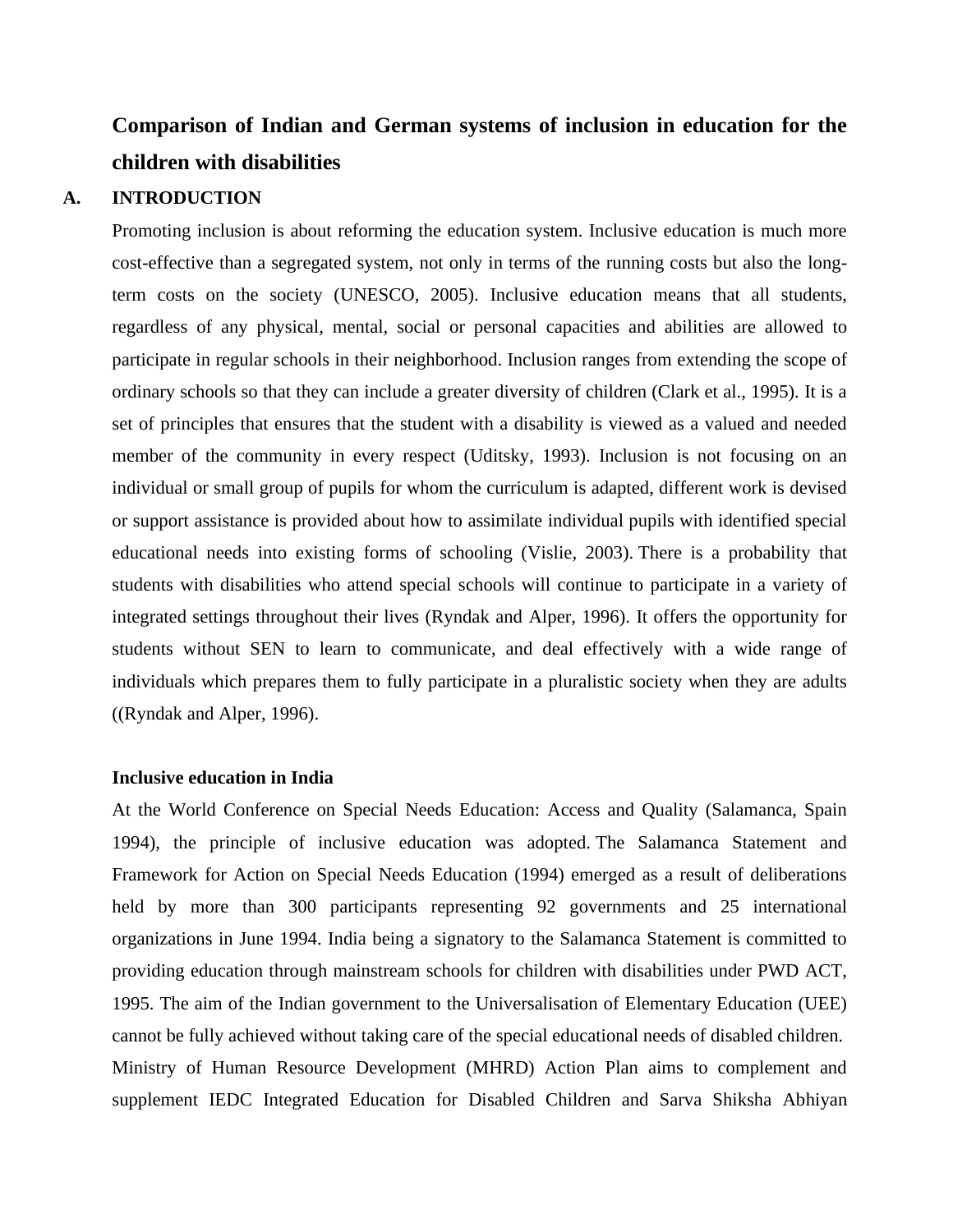programs in the movement from integration to inclusion; enrolment and retention of all children with disabilities in the mainstream education system; providing need-based educational and other support in mainstream schools to children; reviewing implementation of existing programmes, provisions to identify factors leading to success or failure of the drive towards enrollment and retention of children with disabilities in mainstream educational settings; generating awareness in the general community; development of national norms for Inclusive Education to set standards of implementation, training, monitoring and evaluation for the program; provide inputs in all preservice and in-service training for mainstream and special education teachers; and resource services support through appointment of special educators, rehabilitation professionals, provision of resource rooms, etc to support mainstream school teachers in the classrooms.

.It is important to create an inclusive environment in the classroom for all children, especially children with disabilities (National Curriculum Framework, 2005). The NCERT recommended inclusive schools for all as a way to provide quality education to all learners, (NCFSC, 2000). Sarva Shiksha Abhiyan (SSA) was launched to achieve the goal of Universalization of Elementary Education and a zero rejection policy has been adopted, which ensures that every child with Special Needs (children with disabilities), irrespective of the kind, category and degree of disability, is provided meaningful and quality education. under education for children with special needs, Sarva Shiksha Abhiyan provides early detection and identification, functional and formal assessment, educational placement, aids and appliances, support services, teacher training, resource support, individual educational plan (IEP), parental training and community mobilization, planning and management, strengthening of special schools, removal of architectural barriers, research, monitoring and evaluation and a special focus on girls with special needs. The teacher training course curriculum of general pre-service training programs neither fully equips the teachers and teacher educators to deal with the children with disabilities nor it equips them to manage the mild and moderately disabled children in general classrooms. Different kinds of teacher training programs are being implemented under SSA to orient elementary teachers towards Inclusive Education. At present all the educational schemes of inclusive education tend toward universalization of primary education. Inclusive Education is not only the alternative measures for children with disabilities for want of separate special schools for these children but it is a scientific well-thought strategy for their overall development; of course, it is cost-effective and doubly suitable for a developing country like India.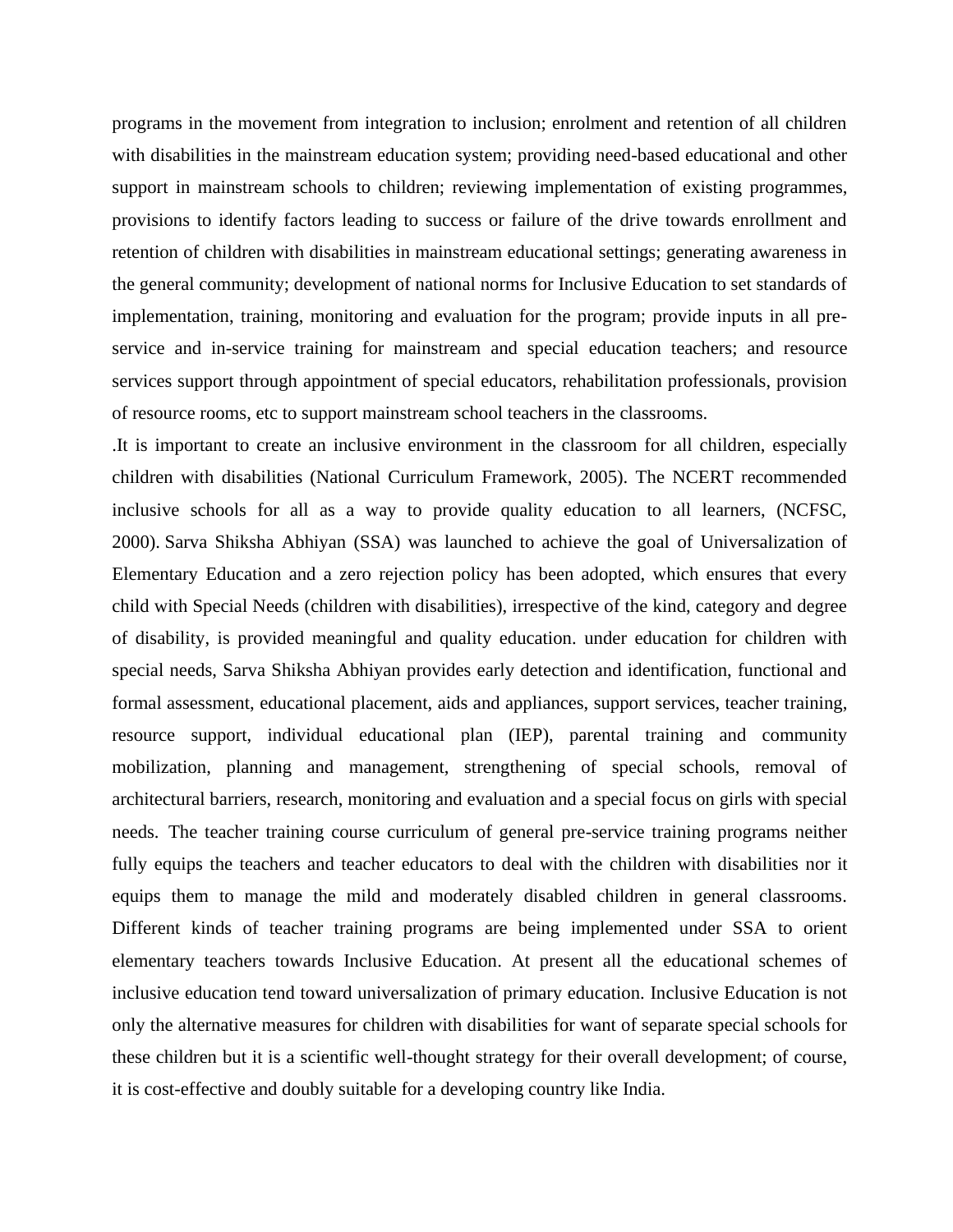#### **Inclusive Education in Germany**

Support and guidance for people with disabilities in Germany are ensured by a legal framework, subject to the Basic Law (Grundgesetz) and the Social Code (Sozialgesetzbuch). In 2009, the United Nations Convention on the Rights of Persons with Disabilities entered into force in Germany. The federal government and the Länder states have since taken measures to guarantee the human rights of persons with disabilities; prevent discrimination against persons with disabilities; and take appropriate legislative, administrative and other steps to achieve the objectives of the Convention.

With the ratification of the UN Disability Rights Convention in 2009, Germany has obliged to represent and defend the rights of disabled people. There, especially article 24 concentrates on the education of disabled students. The individual federal states in Germany are striving to change their legal regulations and school laws to guarantee equal participation and individual support in school. In education, school legislation was amended respectively newly adopted to allow for the inclusion and support of students with disabilities into the mainstream education system.

Therefore, they currently develop new programs, redesign schools and classrooms, work on the training of teachers and cooperate with other professions to suit the individual needs of each student. Inclusive schools in Germany try to promote and focus on the student's strengths, aim to develop a school culture of respect and belonging and make an effort to offer an educational program all children can benefit from many schools are changing or developing new concepts or guidelines which aim to reduce exclusion, discrimination, and barriers to learning so that differences between children are seen as resources for learning. Even though Germany signed the UN charter nearly a decade ago, many still see inclusive education as a burden.

#### **B. The rationale of study**

In Germany, although disabled students legally have the right to attend a regular school, the school is allowed to mention reservations if the school's personal, material or spatial conditions cannot fulfill the children's individual needs. This slows down the progress of inclusive learning and demand that many German schools have to modify, develop and change their attitudes towards a human rights-based approach. Apart from the right to be educated at a regular school it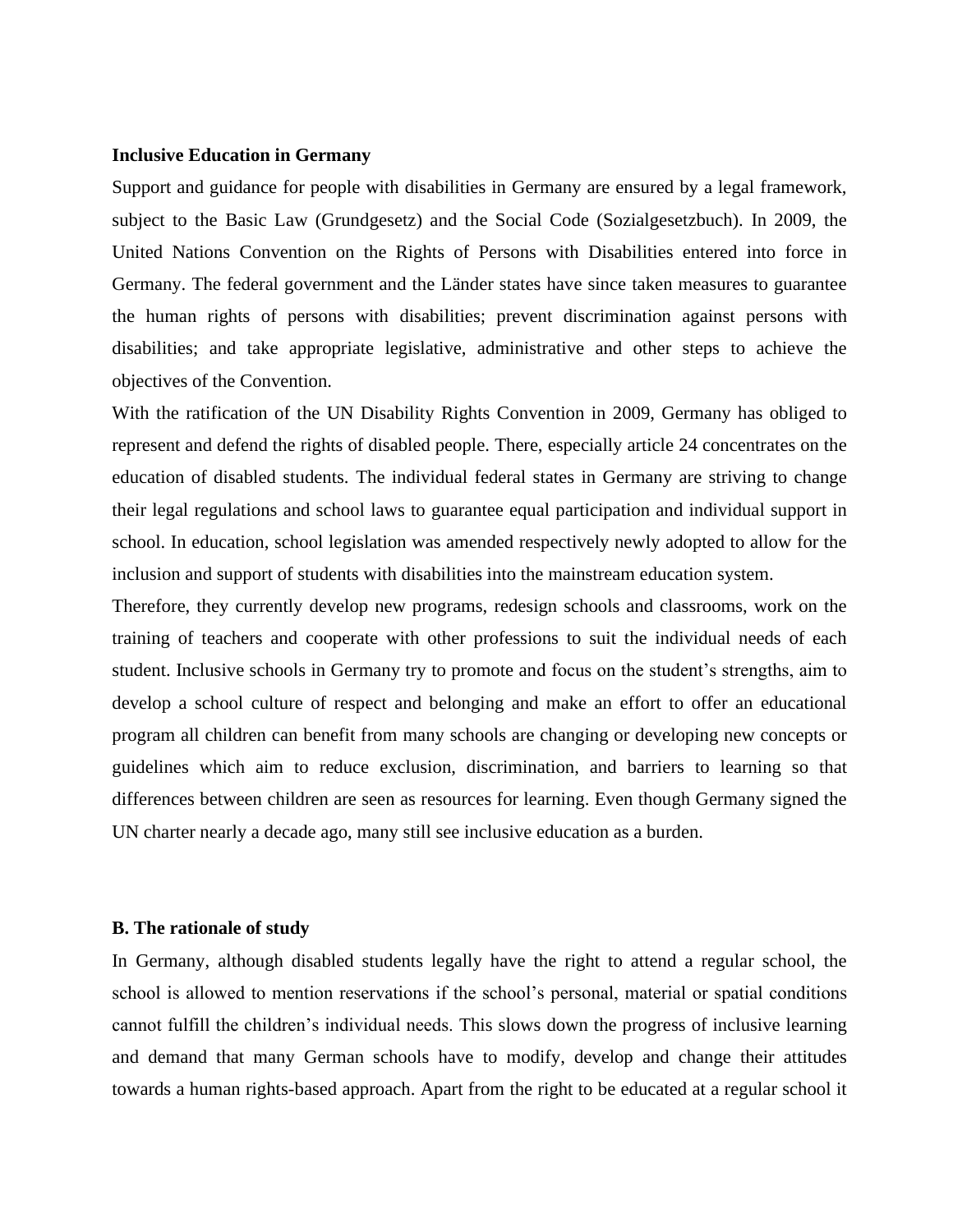also has to be mentioned that all children with disabilities also have the opportunity to go to a special needs school if this is their will. The recommendations of the Education Ministers' Conference (KMK) as well as international influences, like for example the Salamanca Declaration of the UNESCO have certainly expedited the development of inclusive learning in Germany. But it will still be the task of the individual federal states to introduce collaborative learning and make it an important issue. Germany has made little progress in moving specialneeds children from special to regular schools. In India, various initiatives for the teaching of children with special needs (children with disabilities) along with normal children in mainstream schools are being taken at different levels but still, 95 percent of these children are out of mainstream schools. Even the schools where inclusive education is in operation, infrastructural facilities required for inclusive teaching-learning processes are poor (Kumar, 2007). The required qualification and training of teachers dealing with children with disabilities along with normal children is also not adequate. But still, the government is working hard to provide universal education to children with disabilities under inclusive education. After reviewing the related literature, it was conceived to compare the Indian and German systems of inclusion in education for children with disabilities so that successful strategies concerning inclusive education of both countries shall be evolved.

#### **C. OBJECTIVE**

The purpose of this study is to determine what similarities and differences exist in the systems of inclusion of education of children with disabilities between India and Germany.

# **D. RESEARCH QUESTIONS**

1. What are the differences and similarities between International laws, national laws, policies and regulations governing the inclusion of education of children with disabilities and their implementation in India and Germany?

2. What are the difference and similarities between the status and functioning of inclusive schools for children with disabilities in India and Germany?

3. What are the differences and similarities between teacher education for inclusive education of children with disabilities in India and Germany?

4. What are the differences and similarities in the attitude of teachers towards inclusive education of children with disabilities in India and Germany?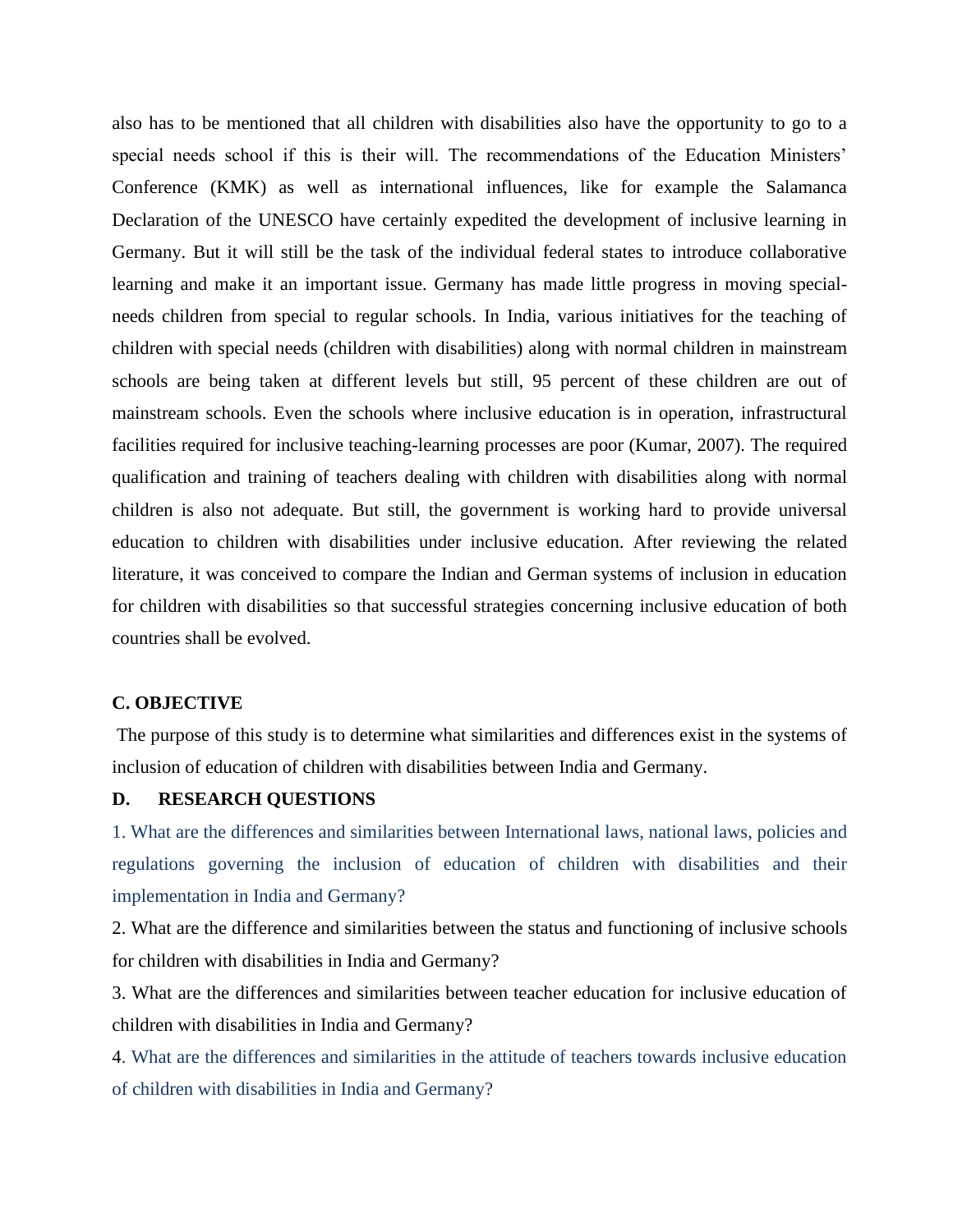# **E. INSTRUMENTS**

To collect data from different sources, the researchers shall prepare schedules/instruments to answer the research questions.

# **a. Research question 1:**

For research question 1, the data to be collected shall be:

- 1. Different international laws governing the inclusion of education and their implementation in India and Germany.
- 2. National laws, Acts, policies, and regulations governing the inclusion of education and their implementation in India and Germany.
- 3. Other initiatives by Indian and German governments to accelerate the inclusion of education.

**b. Research question 2:** For research question 2, the data shall be collected as given in Table 1 and 2 for a comparative study of status and functioning of inclusive schools in India and Germany which was prepared after an in-depth understanding of an exhaustive review available on the inclusive education system of both the countries (Index for developing inclusive schools, NCERT; NCF,2005; NCERT, 2000).

| Ι.   | STATUS OF INCLUSIVE SCHOOLS IN INDIA AND GERMANY            |       |                     |         |         |                                  |  |  |
|------|-------------------------------------------------------------|-------|---------------------|---------|---------|----------------------------------|--|--|
| 1.   | of<br>number<br>Total<br>inclusive schools                  | India | Relative<br>(India) | percent | Germany | Relative<br>percent<br>(Germany) |  |  |
| İ.   | Government                                                  |       |                     |         |         |                                  |  |  |
| ii.  | Private                                                     |       |                     |         |         |                                  |  |  |
| iii. | NGO<br>$(Non-$<br>government<br>Organizations)              |       |                     |         |         |                                  |  |  |
| 2.   | Total no of children<br>enrolled<br>in<br>inclusive schools |       |                     |         |         |                                  |  |  |

# **Table 2: Comparative study of functioning of inclusive schools in India and Germany**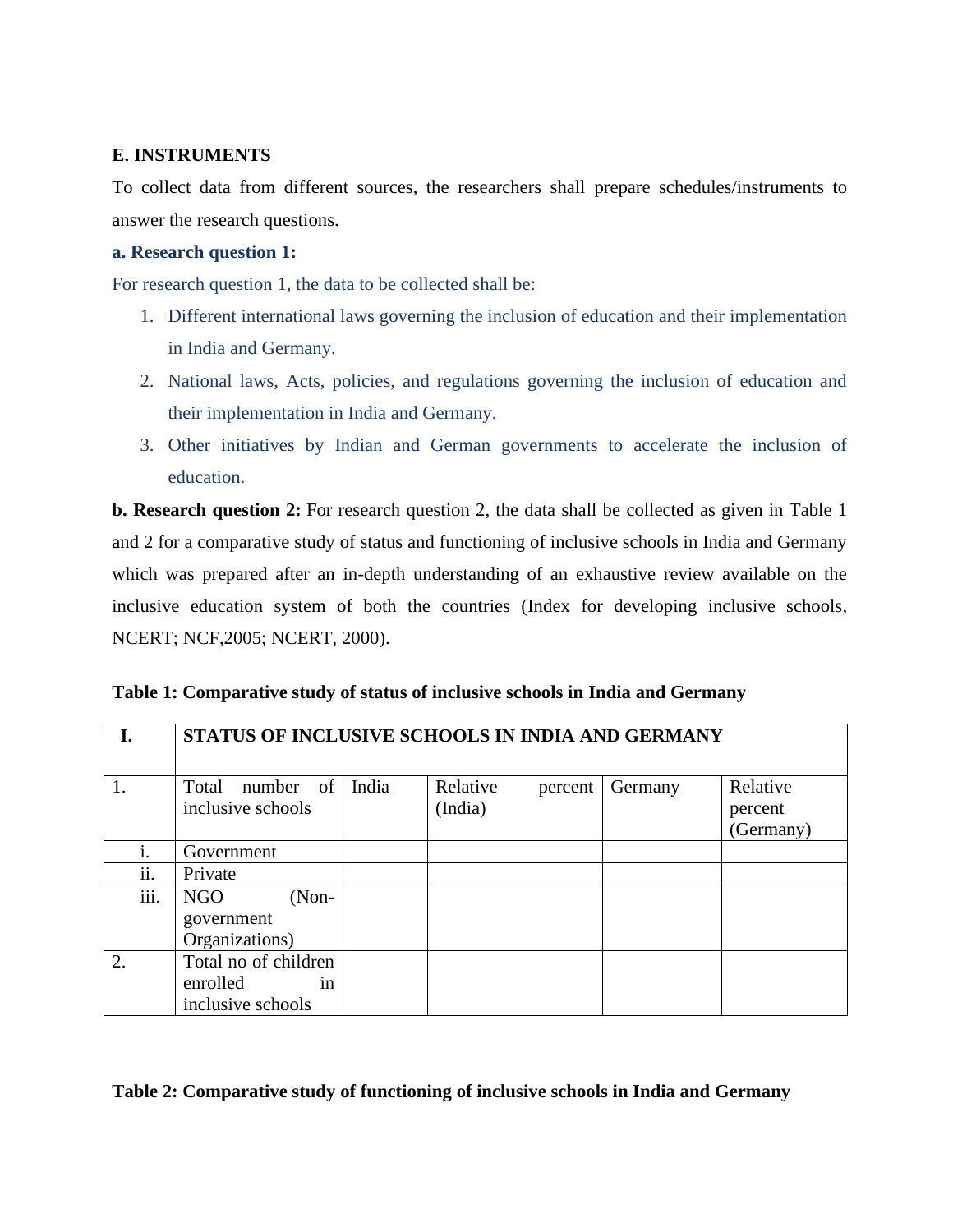|     | II. FUNCTIONING OF INCLUSIVE SCHOOLS                                              | <b>INDIA</b> | <b>GERMANY</b> |
|-----|-----------------------------------------------------------------------------------|--------------|----------------|
| A.  | <b>School philosophy and management</b>                                           |              |                |
|     |                                                                                   |              |                |
| 1.  | The school vision reflects the idea that the school exists for all students       |              |                |
| 2.  | The school has a policy of interacting with the parents on how to support their   |              |                |
|     | child's learning                                                                  |              |                |
| 3.  | The school strictly discourages any kind of discrimination and violence           |              |                |
|     | amongst the students                                                              |              |                |
| 4.  | The school welcomes and gives encouraging message to all parents in the           |              |                |
|     | neighborhood to send their children to the school                                 |              |                |
| 5.  | The school has developed linkages with the early intervention programmes          |              |                |
|     | for identification of needs of children with disabilities                         |              |                |
| 6.  | The school has developed systems to provide for counselling of the parents        |              |                |
| 7.  | Teachers, parents, communities and learners in the school believe and share a     |              |                |
|     | philosophy of inclusive education                                                 |              |                |
| 8.  | The school regularly evaluates and reviews its policies with the changing         |              |                |
|     | needs related to the child's learning process                                     |              |                |
| 9.  | Acquisition of social skills is also valued along with academic skills in the     |              |                |
|     | school                                                                            |              |                |
| 10. | The school's management committee has a parent of child with disabilities         |              |                |
|     | and of a child belonging to the socially disadvantaged groups as a member         |              |                |
| 11. | The school makes use of data for improving school planning and management         |              |                |
| 12. | There is a partnership with institutions of higher learning, governmental         |              |                |
|     | organisations, and NGOs to promote participation of children with disabilities    |              |                |
|     | in all aspects of education                                                       |              |                |
| 13. | The school values the participation of all parents irrespective of their          |              |                |
|     | background, religion or socio-economic status, etc.                               |              |                |
| 14. | The school gives admission to all children in the neighborhood without            |              |                |
|     | following any strict admission procedures                                         |              |                |
| 15. | The school has a policy of reducing class size, especially of classes where       |              |                |
|     | children with disabilities are placed                                             |              |                |
| 16. | Admission, retention, and full participation of children in all aspects of        |              |                |
|     | duration must not be subjected to any criteria based on assessment tests and      |              |                |
|     | judgment by professionals and experts, including psycho-medical certificates.     |              |                |
| 17. | The school rejects the policy to fail the students with disabilities              |              |                |
| 18. | No child with disabilities is asked to produce certificates either for admission, |              |                |
|     | examination, getting support facilities/scholarships, etc.                        |              |                |
| 19. | School planning takes into account the diversity of population involving          |              |                |
|     | children with special needs, children belonging to socially disadvantaged         |              |                |
|     | groups, etc. are made to adjust the size of the classroom where children with     |              |                |
|     | disabilities are placed                                                           |              |                |
| 20. | Funding and resource allocations for the school are periodically adjusted         |              |                |
|     | based on the performance of children, including children with disabilities        |              |                |
| 21. | Educational administrators ensure that educational policies and financing         |              |                |
|     | arrangements take full account of individual differences and situations and       |              |                |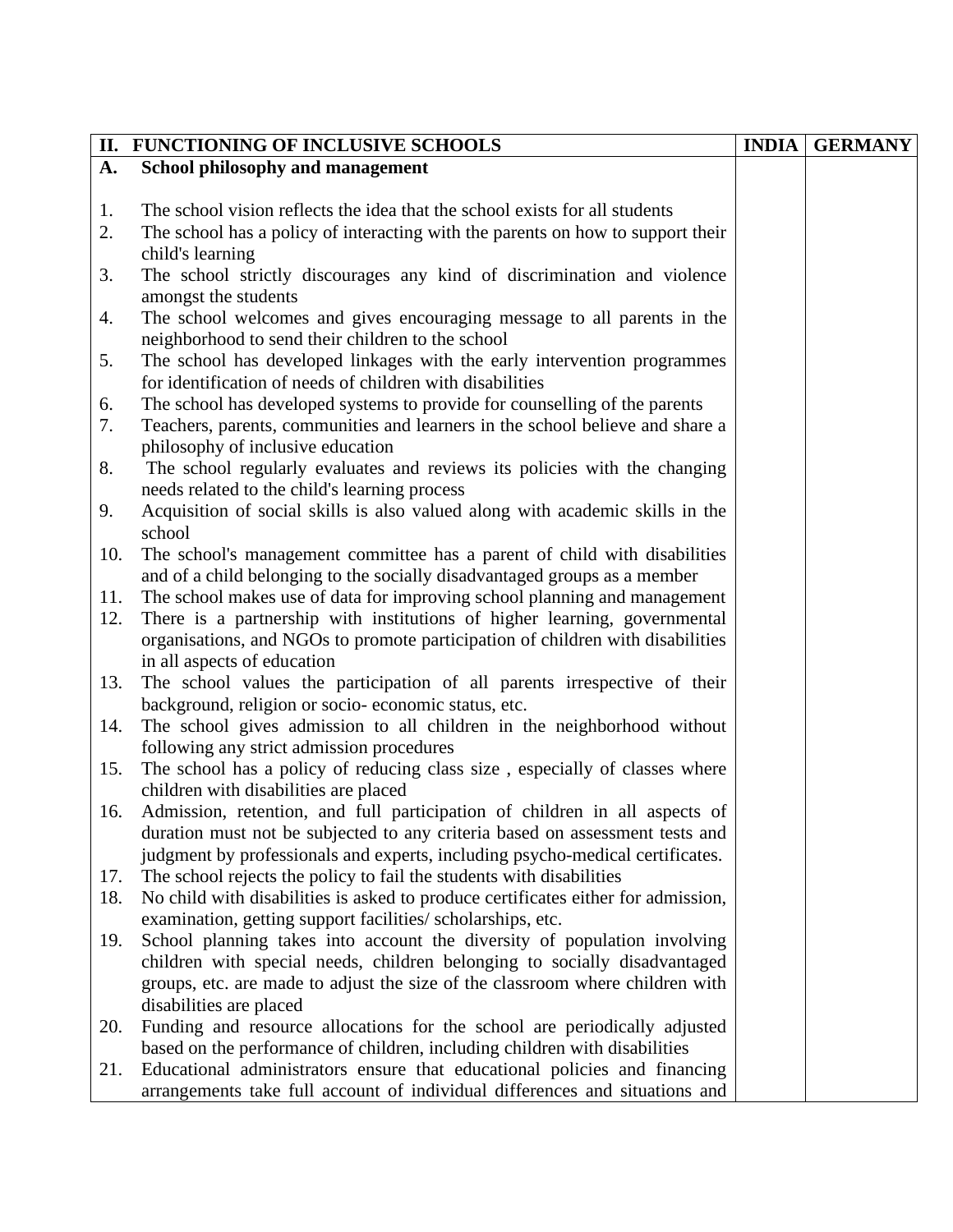facilitate the development of inclusive schools

# **B. Curriculum and textbooks**

- 1. The curriculum followed is based on the National Curriculum Framework adapted to align with academic expectations and meets the needs of all children in the school
- 2. The curriculum provides important links to higher education, vocational education, etc
- 3. The academic core curriculum is accessible to all students and is flexible and culturally and socially accommodating to reflect the diversity of students and of the local circumstances
- 4. There is an inclusive education model for the education of children with different disabilities
- 5. While drawing up the curriculum, the school maintains the balance between the recognition of individual needs and an acknowledgment of the necessity to develop a whole curriculum model
- 6. The school curriculum includes development of social skills as a component
- 7. The move towards greater inclusion drives the innovations/modification of curriculum design and implementation in the school according to individual needs of the children with disabilities
- 8. The students in the class receive meaningful  $\&$  continuous feedback from teachers, special/ resource teachers, etc., on their performance to strengthen future performances
- 9. The school creates opportunities for sharing good models of students' performance and innovative teachers' interventions across classrooms.
- 10. The school has sufficient Braille/talking/ digital books, supplementary material and technology for effectively transacting the curriculum.
- 11. The school has materials that can be used by students who speak a variety of languages, provide alternatives that appear equivalent to avoid any kind of stigmatization or labeling
- 12. Materials in the school provide multiple means of representation, presentation and expression and are simple with clear instructions
- 13. The school uses the total communication approach for children with hearing impairments, which includes sign language, oral, auditory, written and visual aids, depending on the particular needs and abilities of the child.
- 14. The school gives training in Braille reading and writing and also provides Braille books if required.
- 15. The school has enriched classrooms on account of diversity in socio-cultural backgrounds
- 16. The school makes provision for assistive technology for providing access to the general curriculum
- 17. The teachers in the school collaborate together for designing the activities for all students in the school.
- 18. Performance scores based on the activities designed by the teachers are used to identify the gap in the curriculum and for other relevant purposes.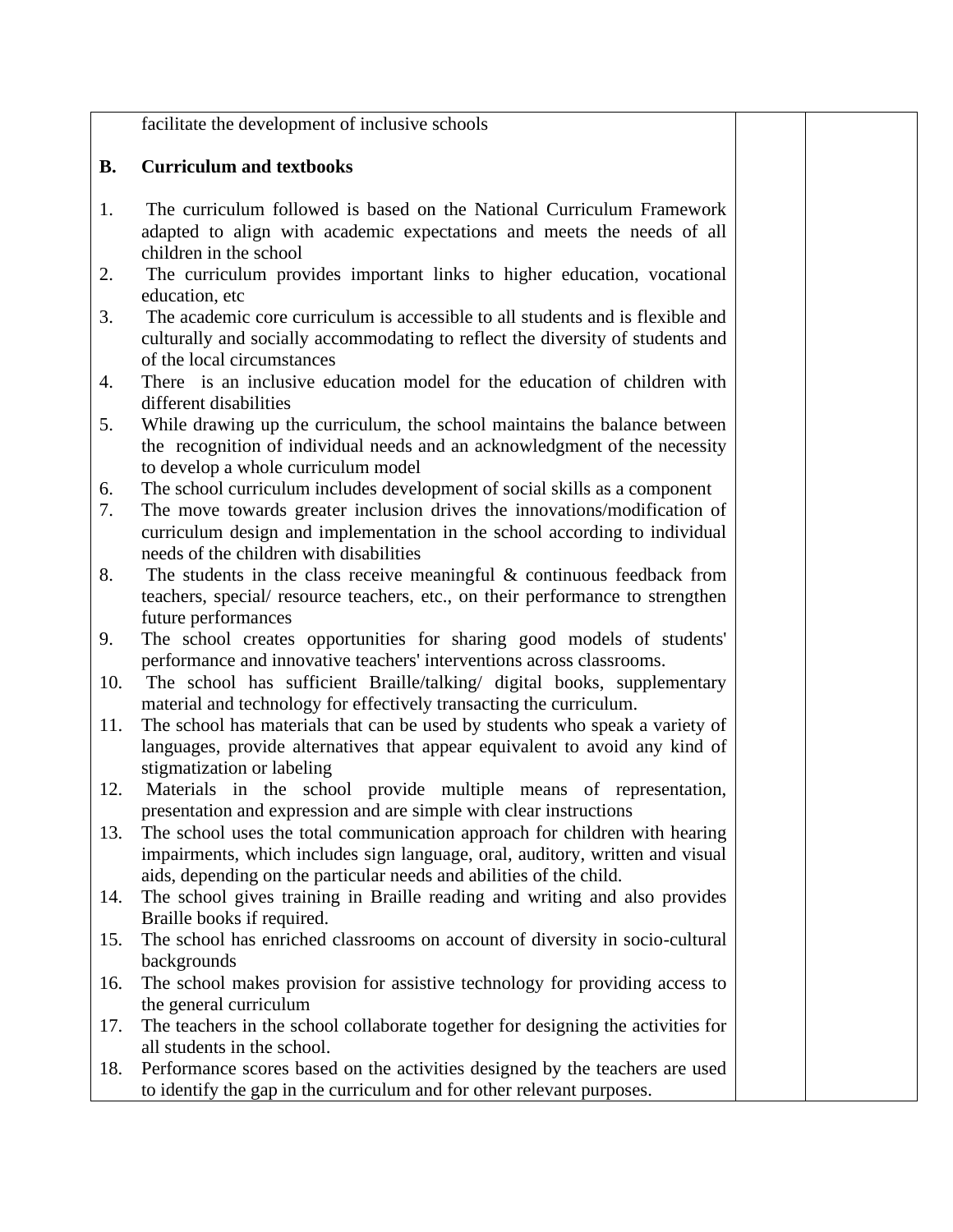# **C. Teachers & teaching**

- 1. The staff makes maximum use of their time to enhance students' learning
- 2. The school has specialist teachers to address special needs if required
- 3. The teaching materials in the school are culturally sensitive and locally relevant
- 4. The school involves local language speakers to help teachers to facilitate communication in the mother tongue, teaching of language and creating materials
- 5. The teachers have opportunities to engage with all children as the school believes in having flexible time table
- 6. The school empowers the teachers to take decisions especially when planning for children in vulnerable circumstances
- 7. The teachers in the school have the skills to teach all children in a single class who differ from each other in many ways
- 8. The teachers have evolved alternative goals and expectations for students keeping their diversity in mind
- 9. The teachers in the school are not overloaded with so much work that they are unable to give special attention to children who require it
- 10. The inclusive schools have adequate qualified and competent teachers to address the educational requirements of children with disabilities with focus on the pedagogy of teaching in classrooms.

# **D. Students with disabilities**

- 1. The school educates and sensitizes the students on various kinds of discrimination prevalent in society
- 2. The school has the policy to encourage the students to support one another especially those in need
- 3. All students including children with disabilities are encouraged to take part in the school activities, sports, games, etc.
- 4. All children understand and comprehend the language of instruction in the school
- 5. The students know whom to contact if they experience problems and difficulties in the school
- 6. The school recognizes and responds to the diverse needs and behaviour of learners
- 7. The school creates opportunities for learners to participate in co-operative activities and ventures
- 8. Children are encouraged to make use of locally found materials as a resource for learning
- 9. The school arranges facilities to look after the health and social difficulties of students
- 10. Children with disabilities are encouraged to take decisions and do not stand out separately from others
- 11. The school encourages frequent contacts between students with and without disabilities
- **E. PHYSICAL ENVIRONMENT**
- 1. The school is fully accessible to all children including children with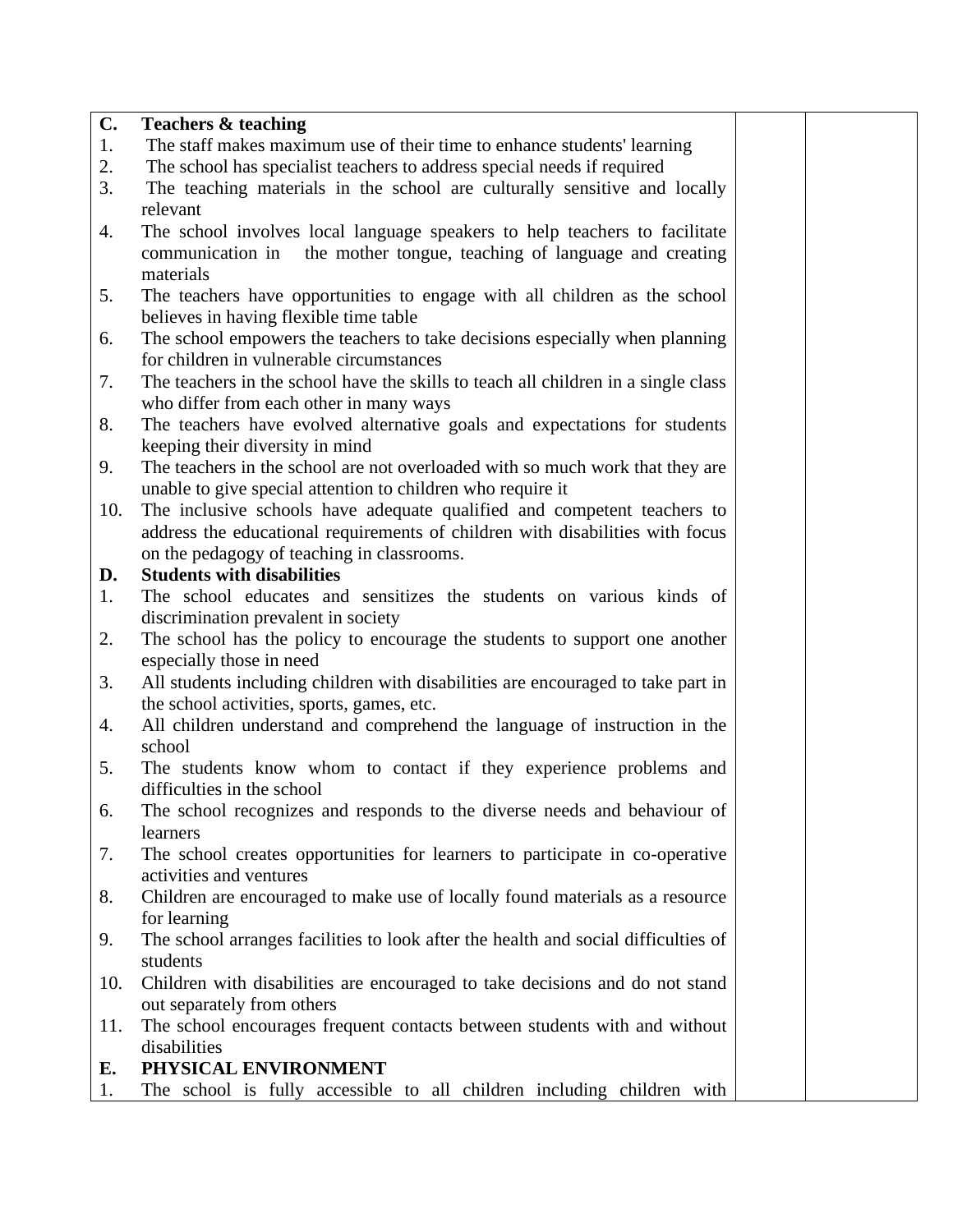disabilities

- 2. The school doors have handles fixed at appropriate level and not too high
- 3. The school toilets have adequate doors taking care of privacy, especially for girls/children who need help in toileting
- 4. The blackboards are fixed at a proper height in the class to be accessible to all children, including those who want to come near the board to read it.
- 5. The classrooms have adequate daylight and extra light when necessary
- 6. The noise level in the classes is minimized for avoiding distraction
- 7. The school takes measures to provide adequate transport facilities to children with disabilities
- 8. Use of ICT and assistive devices to support the inclusion of all students in the classroom is encouraged
- 9. The school has a resource room or special room for additional teaching if required
- 10. The school is equipped with science labs and equipment for mathematical activities including the adapted versions
- 11. The school has adequate sport facilities for all children
- 12. There are facilities available to look after the health and social difficulties of students
- 13. Resource support in the form of teaching-learning/supplementary material in different languages is available in the school
- 14. Teaching of Braille, orientation and mobility skills and sign language is an important part of the school programme
- 15. Provisions for specialist staff like speech therapist, primary health worker, physiotherapist and special educator for meeting the special needs of children form an important part of the budget
- 16. The school provides facilities like ICT and other technological support along with training for both staff and students
- 17. The school makes provisions in the budget for removing architectural barriers and adapting the physical environment to improve accessibility of the school premises

# **F. COMMUNITY INVOLVEMENT**

- 1. The local community views the school positively and happily sends the children to school
- 2. The school ensures that there is equal representation and participation of different communities in its activities
- 3. The school extends support to sensitize parents and communities about the importance of their involvement in the school activities
- 4. The school readily collaborates with NGOs and other relevant organizations for developing school vision and for resource support
- 5. The school has successfully created parent-teacher associations, and local level committees in order to make school environment supportive for all children
- 6. The school provides a platform for the formation of family support groups
- 7. The school mobilizes available community resources if there is a need
- 8. The school provides parents and families with necessary information in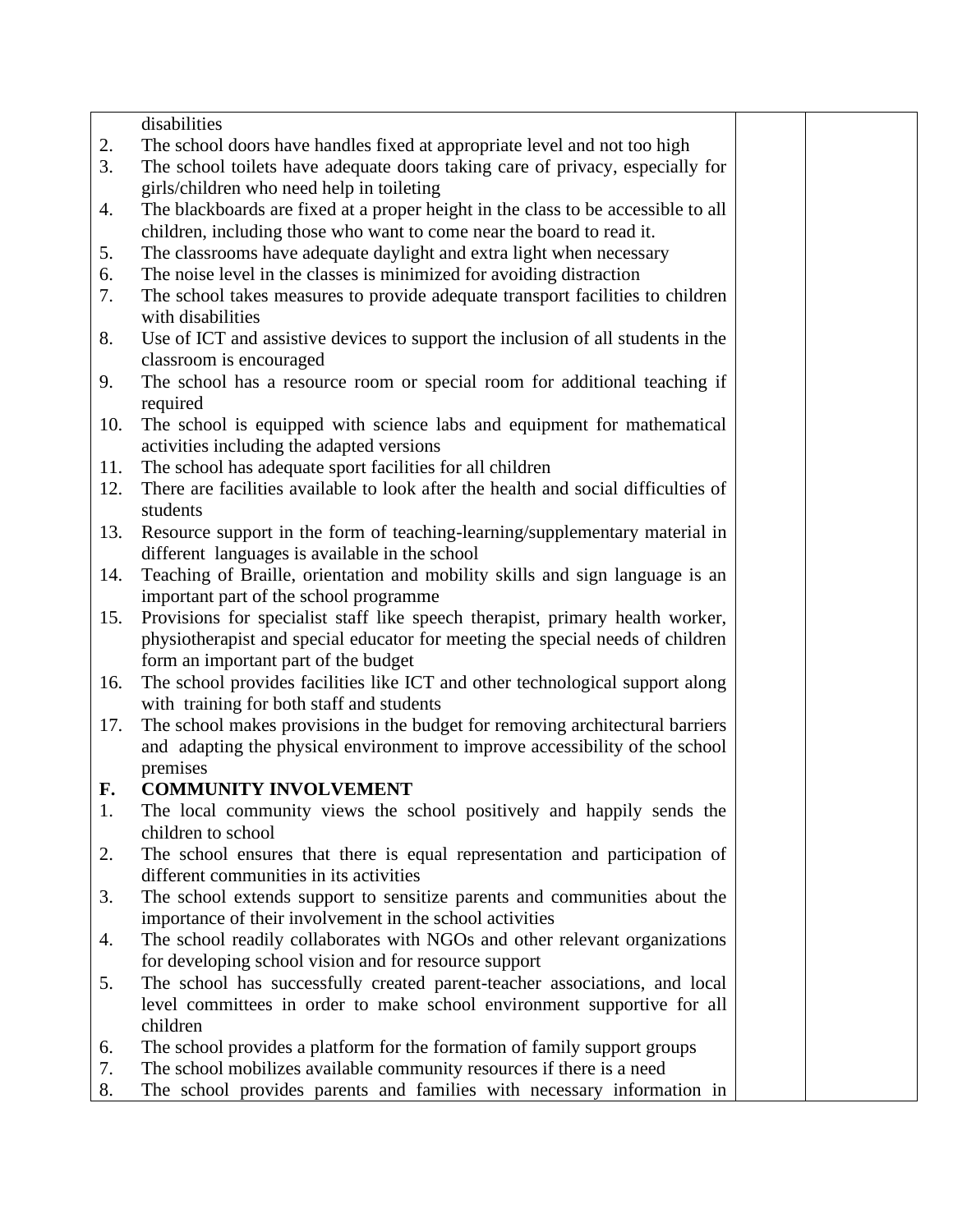| simple and<br>aple and clear language.<br>-эшц. |
|-------------------------------------------------|
|-------------------------------------------------|

**Research question 3:** For research question 3, the data as given in Table 3 shall be collected.

# **Table 3: In- service and pre-service teacher education for inclusive education of India and Germany**

| A.               | In-service teacher education for inclusive education                        | India | <b>Germany</b> |
|------------------|-----------------------------------------------------------------------------|-------|----------------|
| 1.               | Content related to inclusive education for in-service teacher education     |       |                |
| 1.               | Objectives                                                                  |       |                |
| ii.              | Duration                                                                    |       |                |
| iii.             | Relevant                                                                    |       |                |
| iv.              | Methodology                                                                 |       |                |
| 2.               | Periodic evaluation of in-service teacher training                          |       |                |
| i.               | Are the teachers implementing their training in schools?                    |       |                |
| ii.              | Is there periodic evaluation of implementation of taught in teachers        |       |                |
| iii.             | Training?                                                                   |       |                |
|                  | Are the teachers evaluated for their in-service training after few months   |       |                |
|                  | 1 year?                                                                     |       |                |
| 3.               | Is there active involvement of teachers in designing an in-service training |       |                |
|                  | programme?                                                                  |       |                |
| $\overline{4}$ . | Is there a visit to a special school that can help teacher trainees change  |       |                |
|                  | their views about the children with disabilities?                           |       |                |
| 5.               | Does the experts providing training has experience of working with inclu    |       |                |
|                  | schools who can clarify apprehensions about different disabilities?         |       |                |
| 6.               | Does the sustainability of the effectiveness of an in-service training      |       |                |
|                  | programme measured through Refresher courses?                               |       |                |
| 7.               | Are there members of core groups prepared to fulfill the shortfall of spec  |       |                |
|                  | teachers and facilitate inclusion?                                          |       |                |
| B                | Pre-service teacher education for inclusive education                       |       |                |
|                  | Content related to pre-service teacher education for inclusive education    |       |                |
| i.               | Objectives                                                                  |       |                |
| ii.              | Duration                                                                    |       |                |
| iii.             | Relevant                                                                    |       |                |
| iv.              | Methodology                                                                 |       |                |

# **d. Research question 4:**

For the research question 4, a review of related literature shall be done and the findings of the research by Indian and German authors shall be highlighted. Different variables to be reviewed shall be:

1. Differences in the attitudes amongst Indian and German teachers with regards to gender.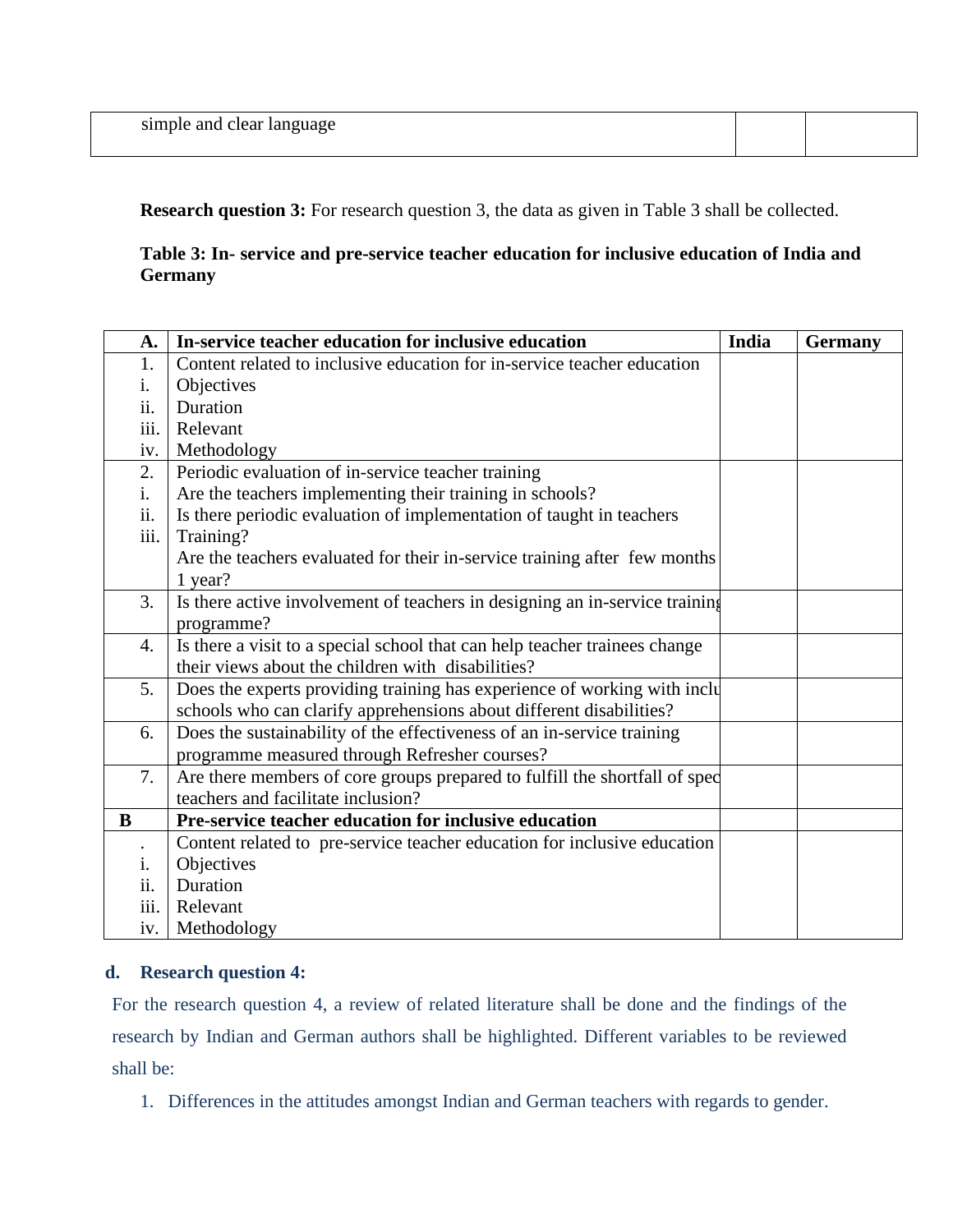- 2. Differences in the attitudes amongst Indian and German teachers with regards to age.
- 3. Differences in the attitudes of Indian and German pre-service vs. in-service teachers.
- 4. Differences in the attitudes of Indian and German primary vs. secondary teachers.
- 5. Differences in the attitudes of Indian and German teachers with regards to years of teaching experience.
- 6. Differences in the attitudes of Indian and German teachers with regards to holding a postgraduate degree/diploma or not in Special education.
- 7. Differences in the attitudes of Indian and German teachers with regards to their inclusion related knowledge.
- 8. Differences in the attitudes of Indian and German teachers with regards to their level of inclusion-related training.
- 9. Differences in the attitudes of Indian and German teachers with regards to their inclusive education-related experiences.
- 10. Differences in the attitudes of Indian and German teachers with regards to their selfefficacy in managing behaviour.
- 11. Differences in the attitudes of Indian and German teachers with regards to their selfefficacy in collaboration.
- 12. Differences in the attitudes of Indian and German teachers with regards to their selfefficacy in using inclusive instruction.

# **F. STATISTICAL TOOLS**

Mean, SD, Percentage, t-test, Pearson correlation, ANOVA

## **G. METHODOLOGY**

The Analytical Method Approach shall be used to compare the Inclusive Education of India and Germany. This approach brings together the relationship that exists between the educational system of the countries and their social, political and economic conditions. Through this analysis, the understanding of the importance of each element can be done separately and independently. The analytical method is considered useful when educational organizations are compared.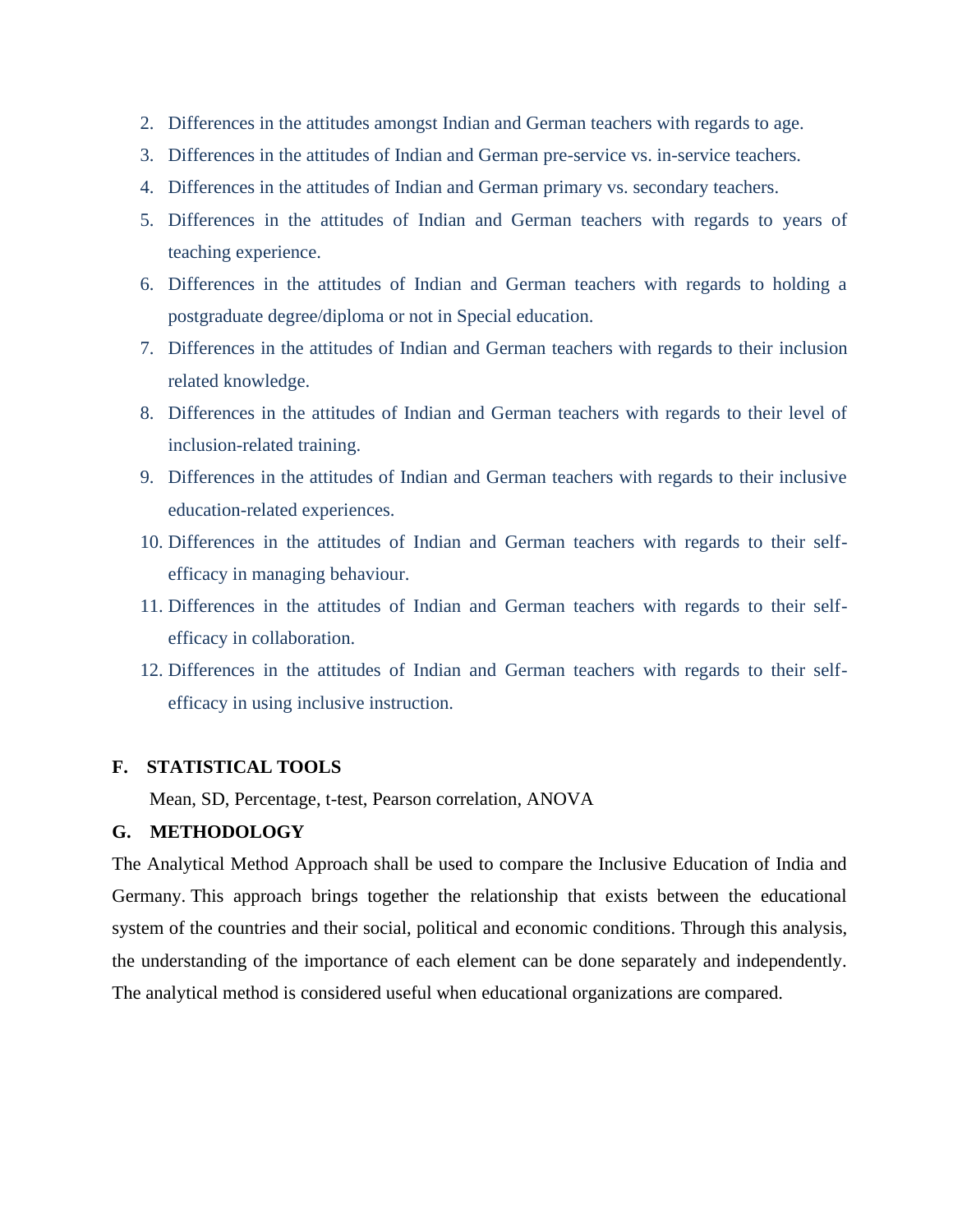#### **Procedure:**

- 1. **Collect Educational Data:** The researcher shall use secondary sources of data in the study that includes journals, published research papers, websites of Indian and German universities, resources of Indian and German administration e.g. Kultusministerkonferenz for Germany and Department of School Education and Literacy, [Sarva Shiksha Abhiyan \(SSA\),](http://ssa.nic.in/) Department of Education, Government of India, [National University of Educational Planning and Administration](http://www.nuepa.org/index.html)  [\(NUEPA\),](http://www.nuepa.org/index.html) National Council for Educational Research and Training (NCERT), Rehabilitation Council of India(RCI) for India.
- 2. **Interpretation of related data:** To understand similarities and differences found in the educational systems of India and Germany, the educational information obtained from different sources shall be analyzed and interpreted.
- 3. **Determining the standard for comparison:** To compare the educational systems fairly, certain standards shall be set to compare the similarities and differences of Indian and German systems of inclusion in education for the children with disabilities. Based on these standards that analysis and understanding of the similarities and differences of the educational systems of India and Germany shall be done.
- 4. **Interpretation and conclusion:** Interpretation and conclusions based on the comparison of the systems of inclusion in education of the children with disabilities of India and Germany shall be drawn.
- 5. **Summarization**: Summarization of successful strategies concerning inclusive education of both countries shall be discussed after their comparative study. Few examples are given here.
	- a. The initiatives by the Indian and German governments to accelerate the inclusion of education.
	- b. Successful strategies to remove different barriers to the inclusion of the children with disabilities.
	- c. Successful strategies to have adequate qualified and competent teachers to address the educational requirements of children with disabilities for both in-service and pre-service teacher education curricula/programs for both countries.
	- d. Successful strategies for pre-service teacher education curricula and in-service teacher training programs to be reviewed and revised as required.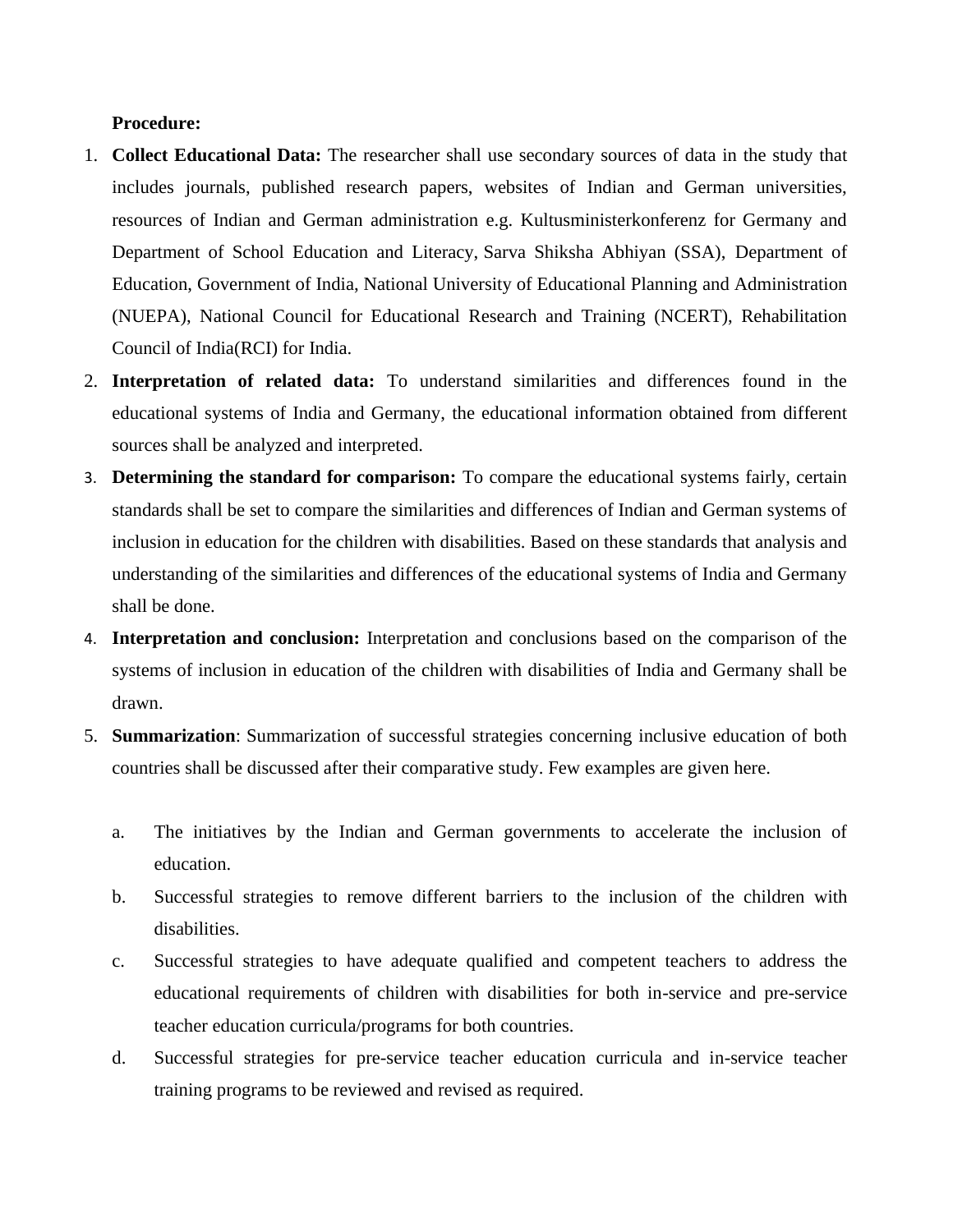- e. Successful strategies to develop partnerships with institutions of higher learning, governmental organizations, and NGOs to promote the participation of children with disabilities in all aspects of education.
- f. Successful strategies to increase enrolment of children with disabilities in inclusive schools.
- g. Successful strategies to enhance functioning of inclusive schools.

# **H. LIMITATIONS**

There exist differences in India and Germany with respect to socio-economic condition, political environment, physical environment, geographical environment and legal environment which can make it difficult to set standards of comparison between the two countries.

# **REFERENCES**

Clark et.al. (1995), In *The Routledge Falmer Reader*, in *Inclusive Education* by Keith Topping, Sheelagh Maloney. Routledge, 2005.

Index for developing inclusive schools. Department of Education of Groups with Special Needs. National Council of Educational Research and Training. Retrived: http://www.ncert.nic.in/departments/nie/degsn/pdf\_files/INDEX%20FINAL%20FOR%20WEBSI TE.pdf

Kumar, S. (2007). Inclusive Education in India. *Electronic Journal for Inclusive Education, 2*(7), 1-15.

NCF (2005). National Curriculum Framework. New Delhi: NCERT.

NCERT (2000). National Curriculum Framework for School Education (NCFSE). New Delhi: NCERT.

NCERT (2000). Assessment of Needs for Inclusive Education: Report of the First Regional Workshop for SAARC Countries. New Delhi, NCERT.

Ryndak & Alper (1996), *Curriculum Content for Students with Moderate and Severe*

*Disabilities in Inclusive Setting*, Allyn & Bacon.

Uditsky, B. (1993), From integration to inclusion: The Canadian experience, in R Slee (ed.) *Is there a desk with my name on it: The politics of integration*, London: The Falmer Press.

UNESCO (1994). The Salamanca Statement and Framework for Action on Special Needs Education. Paris: UNESCO.